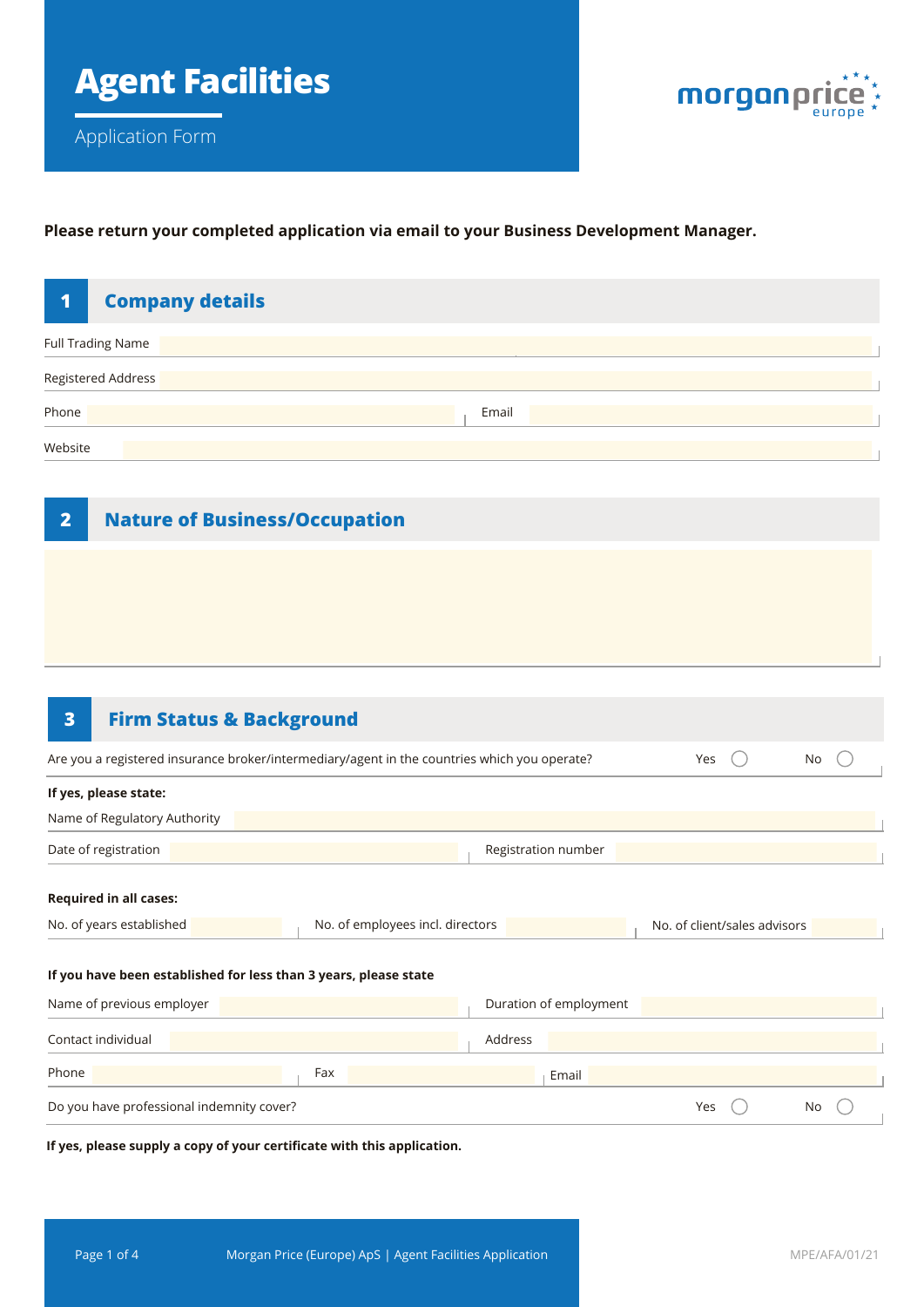

| 4          |                  | <b>Market Background</b>                                |   |           |                                                                                 |                                                                                                                            |
|------------|------------------|---------------------------------------------------------|---|-----------|---------------------------------------------------------------------------------|----------------------------------------------------------------------------------------------------------------------------|
|            |                  | In which countries/regions do you operate?              |   |           |                                                                                 |                                                                                                                            |
|            |                  |                                                         |   |           | How long have you been involved in the sale of International medical insurance? |                                                                                                                            |
|            |                  |                                                         |   |           |                                                                                 | Please indicate in which range your annual premium income for international medical insurance best fits:                   |
|            | £0-£50K          | $£0-E50K$                                               |   | $£100K +$ |                                                                                 |                                                                                                                            |
|            |                  | Please indicate the approximate split of your business: |   |           |                                                                                 |                                                                                                                            |
| Individual |                  |                                                         | % | Group     |                                                                                 | %                                                                                                                          |
|            |                  |                                                         |   |           |                                                                                 | What is your estimate for the production of new business for Morgan Price (Europe) ApS in the next 12 months?              |
|            | Premium Income £ |                                                         |   |           |                                                                                 |                                                                                                                            |
|            |                  |                                                         |   |           | medical insurance companies, please state what these are below)                 | Please list the other medical insurance companies that you represent? (If you have any special arrangements with any other |

#### **5 References/Current Agencies**

**Please provide 2 organisations that will act as referees for you in this application:**

| Name                | <b>Agency Start Date</b> |
|---------------------|--------------------------|
| Address             |                          |
| <b>Contact Name</b> | <b>Contact Email</b>     |
| Name                | Agency Start Date        |
| Address             |                          |
| <b>Contact Name</b> | Contact Email            |

| $\overline{6}$ | <b>Criminal Convictions &amp; Bankruptcy</b>                                                                                                                  |     |      |
|----------------|---------------------------------------------------------------------------------------------------------------------------------------------------------------|-----|------|
|                | If you are regulated in the UK by the Financial Conduct Authority (FCA), do not complete this section.<br>Have you ever been convicted of a criminal offence? | Yes | No l |
|                | If yes, give details:                                                                                                                                         |     |      |
|                |                                                                                                                                                               |     |      |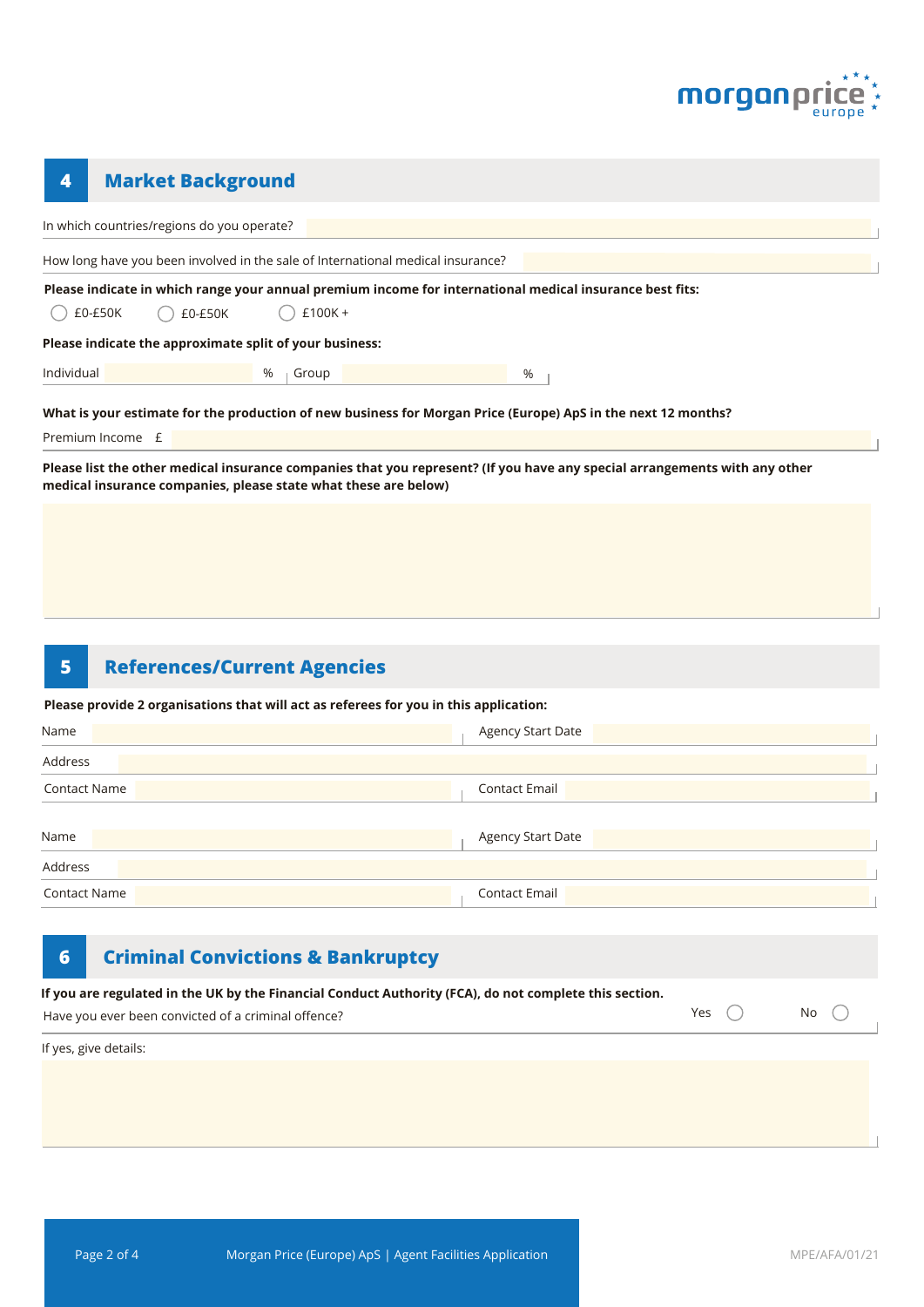

| $6\phantom{1}6$                                                                                                                | <b>Criminal Convictions &amp; Bankruptcy - continued</b>                                       |     |    |  |  |
|--------------------------------------------------------------------------------------------------------------------------------|------------------------------------------------------------------------------------------------|-----|----|--|--|
|                                                                                                                                | Are you involved in any current or pending legal proceedings against yourself or your Company? | Yes | No |  |  |
|                                                                                                                                | If yes, give details:                                                                          |     |    |  |  |
|                                                                                                                                |                                                                                                |     |    |  |  |
|                                                                                                                                |                                                                                                |     |    |  |  |
| Have you/has any company owned/managed/connected with you been involved in bankruptcy or<br>criminal proceedings?<br>Yes<br>No |                                                                                                |     |    |  |  |
|                                                                                                                                | If yes, give details:                                                                          |     |    |  |  |
|                                                                                                                                |                                                                                                |     |    |  |  |
|                                                                                                                                |                                                                                                |     |    |  |  |
|                                                                                                                                | Have you ever had an insurance agency refused or withdrawn?                                    | Yes | No |  |  |
|                                                                                                                                | If yes, give details:                                                                          |     |    |  |  |
|                                                                                                                                |                                                                                                |     |    |  |  |

### **7 Bank Details for Commission Payments**

| Name of Bank                 |                       |
|------------------------------|-----------------------|
| Address of Bank              |                       |
| Telephone Number             | Fax Number            |
| <b>Account Name</b>          | <b>BIC/Swift Code</b> |
| GB Pounds £ Account number   |                       |
| Sort Code                    | Iban Number           |
| US Dollars \$ Account number |                       |
| Sort Code                    | Iban Number           |
| Euro € Account number        |                       |
| Sort Code                    | Iban Number           |